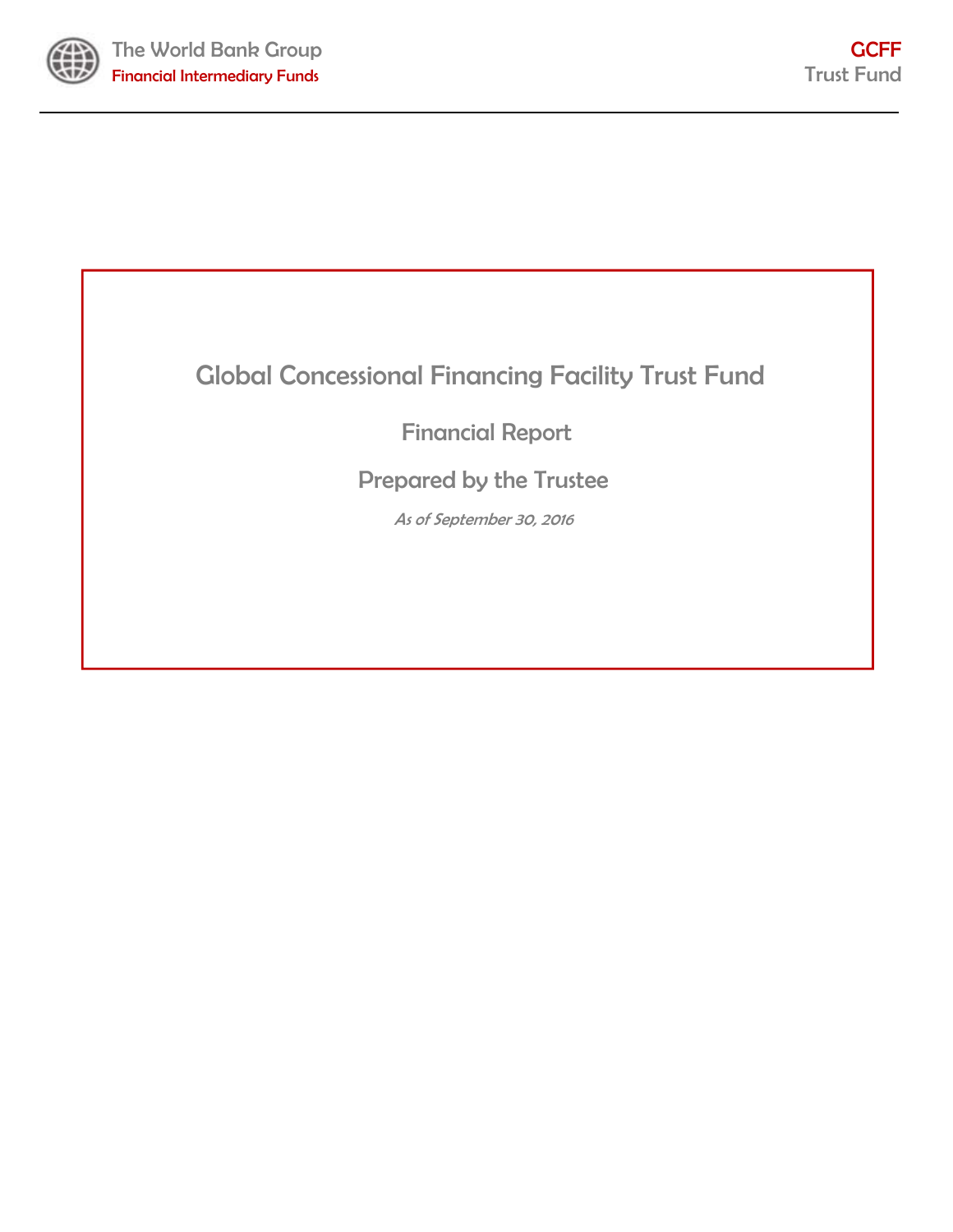

## **Table of Contents**

### **Table of Contents**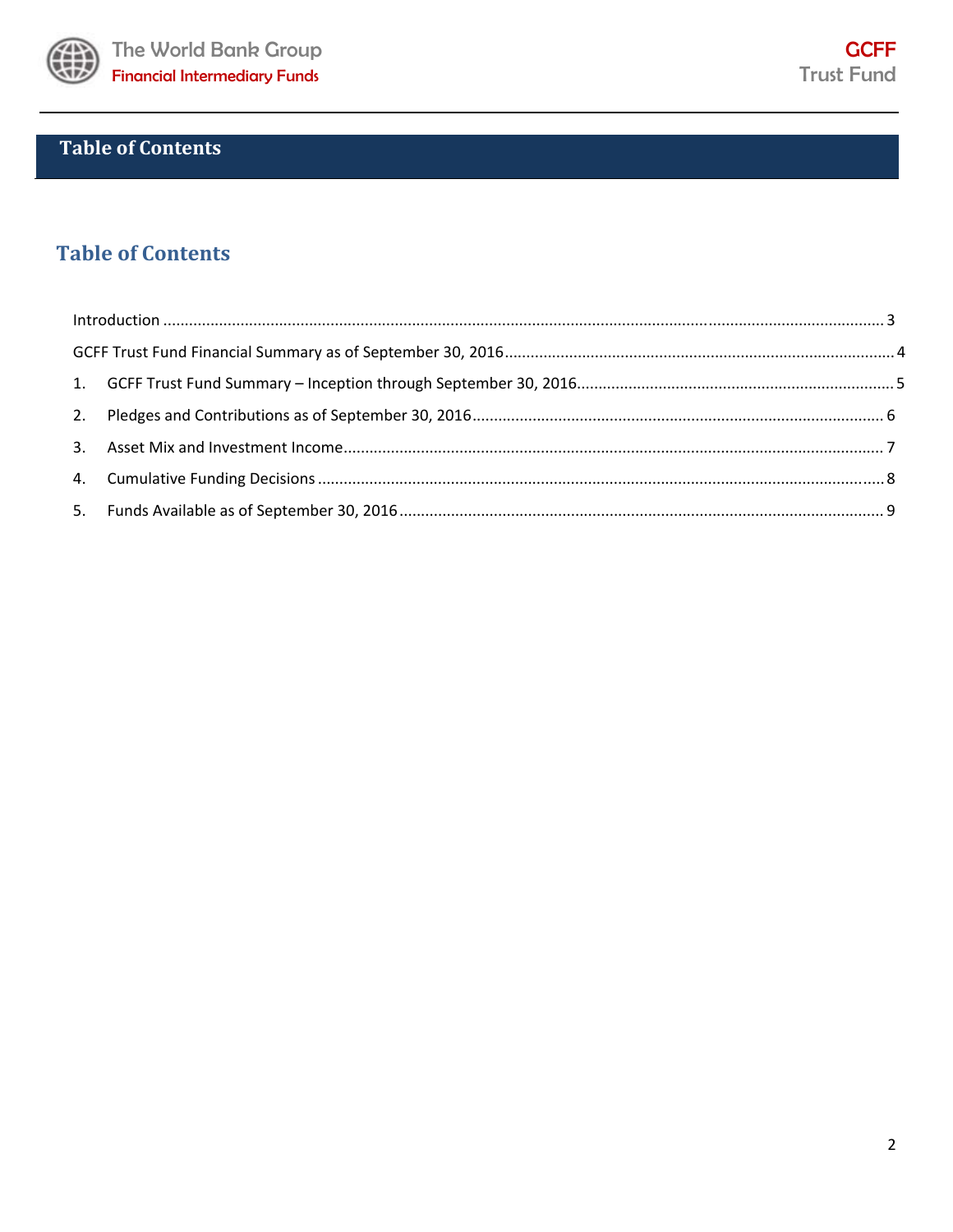

### **Introduction**

The Global Concessional Financing Facility (GCFF was established in July 2016 as part of the *New Financing Initiative to Support the Middle East and North Africa (MENA) Region* which aims to provide additional financing on more favorable terms to countries in the MENA region impacted by forced displacement, conflict and economic instability. In September 2016, the GCFF was expanded to a global facility in order to provide middle income countries the development support needed to address refugee crises across the globe.

This report covers the financial status of the GCFF Trust Fund, and is produced by the Trustee (World Bank) in accordance with the Trustee's role in the GCFF Operations Manual and Standard Provisions for the Contribution Agreements/Arrangements (Section 6):

"The Trustee will maintain separate records and ledger accounts with respect to the funds deposited in the Trust Fund and transfers made therefrom. The Trustee will report to the Steering Committee semi-annually on *the financial status of the Trust Fund, including information on the status of Contributions, investment income, Allocations, Commitments, transfers and funds available for approval by the Steering Committee."*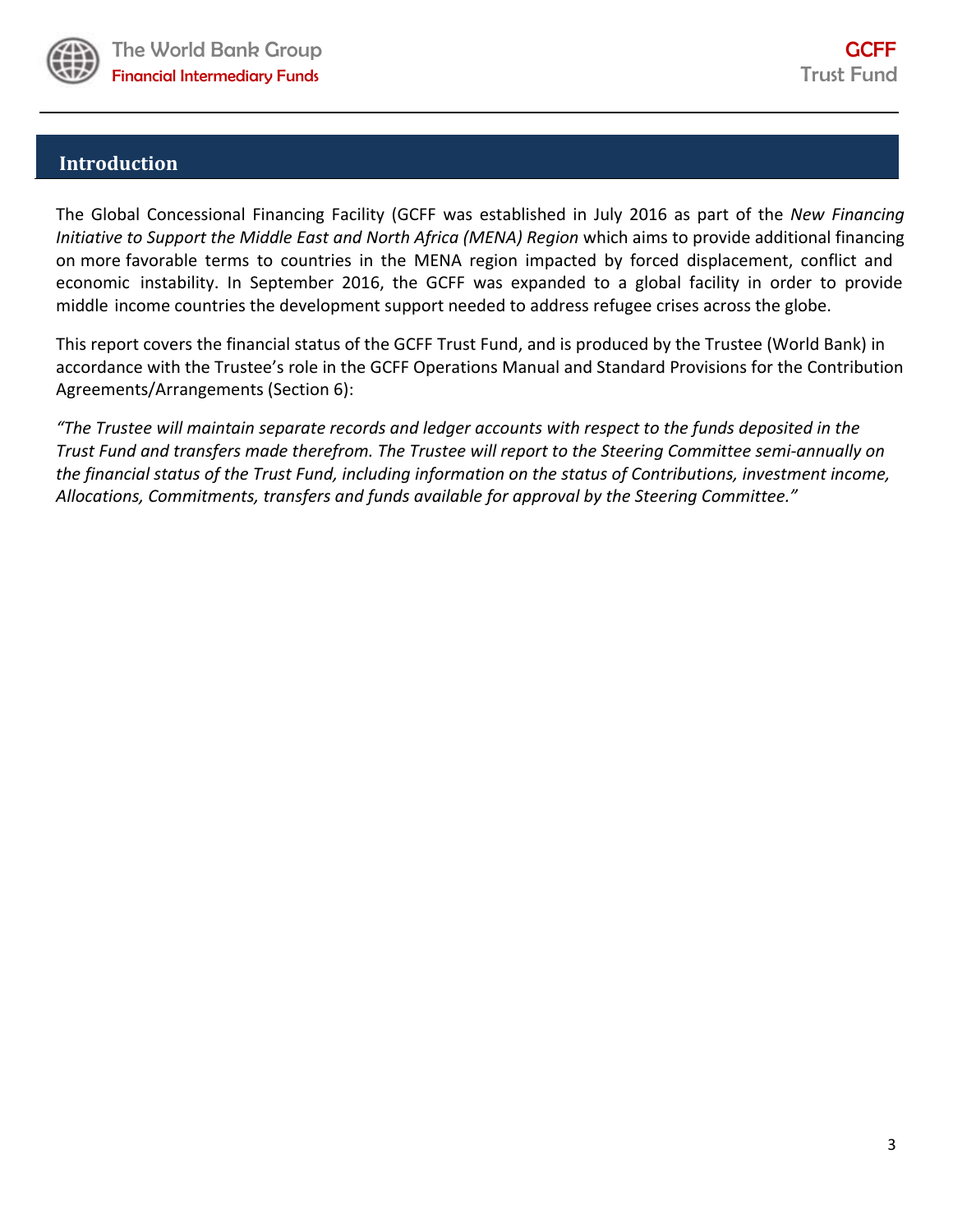

### **GCFF Trust Fund Financial Summary as of September 30, 2016**

### *Pledges and Contributions*:

A pledge represents a Supporting Country's expression of intent to make a contribution. Pledges are converted to Contributions by way of a countersigned Contribution Agreement/Arrangement.

As of September 30, 2016, pledges and contributions to the GCFF Trust Fund totaled USDeq. 341.81 million.<sup>1</sup> Of this amount, USDeq. 64.58 million has been deposited into the GCFF Trust Fund.

#### *Investment Income:*

As of September 30, 2016, the GCFF Trust Fund earned investment income of approximately USD 0.11 million on the liquid balances in the Trust Fund. The GCFF Trust Fund portfolio has returned 0.25% from inception (July 2016) through September 30, 2016. The GCFF Trust Fund balance is allocated to a short term fixed income portfolio.

#### *Funding Approvals:*

As of September 30, 2016, the GCFF Steering Committee had approved funding from the GCFF Trust Fund totaling USD 53.82 million to cover administrative costs of the GCFF Coordination Unit and Trustee, as well as Concessionality Amounts and Implementation Support Agency (ISA) Costs.

#### *Funds Held in Trust:*

Funds Held in Trust<sup>2</sup> reflect contributions paid-in from Supporting Countries, plus investment income, less cash transfers. Funds Held in Trust as of September 30, 2016 amounted to USDeq. 64.69 million.

#### *Funds Available for GCFF Steering Committee Funding Decisions:*

Funds available to support GCFF funding decisions amounted to USD 10.87 million as of September 30, 2016.

 $1$  In addition, Japan pledged to provide JPY 100 billion in loans that may be used by IBRD to generate additional grant contribution amounts.

<sup>&</sup>lt;sup>2</sup> Funds Held in Trust represents balance of cash, investments and unencashed promissory notes (if any) as of the reporting date.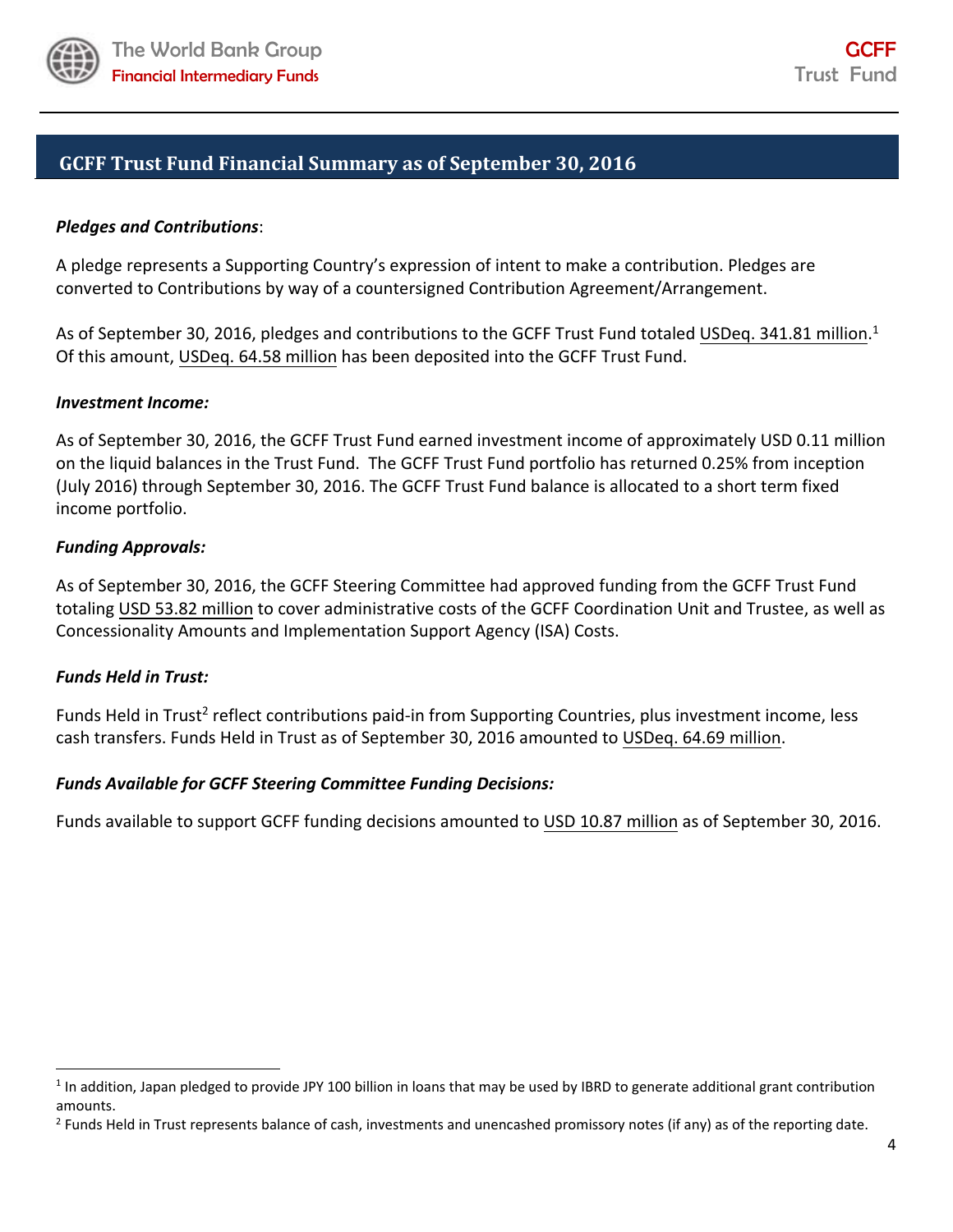

### **1. GCFF Trust Fund Summary – Inception through September 30, 2016**

*In USD millions*

|                                                                      | <b>Total</b> | % of Total |
|----------------------------------------------------------------------|--------------|------------|
| <b>Supporting Country Pledges and Contributions</b>                  |              |            |
| Contributions                                                        | 147.26       | 43.1%      |
| Pledges                                                              | 194.55       | 56.9%      |
| <b>Total Pledges and Contributions</b>                               | 341.81       | 100.0%     |
| <b>Cumulative Resources</b>                                          |              |            |
| Resources received                                                   |              |            |
| Cash Receipts                                                        | 64.58        | 18.9%      |
| Investment Income earned                                             | 0.11         | 0.0%       |
| <b>Total Resources Received</b>                                      | 64.69        | 18.9%      |
| Resources not yet received                                           |              |            |
| Contributions not yet received                                       | 82.68        | 24.2%      |
| Pledges                                                              | 194.55       | 56.9%      |
| <b>Total Resources not yet received</b>                              | 277.23       | 81.1%      |
| Total Potential Resources (A) (in USD millions)                      | 341.92       | 100.0%     |
|                                                                      |              |            |
| <b>Cumulative Funding Decisions</b>                                  |              |            |
| Concessionality                                                      | 52.95        | 98.4%      |
| <b>ISA Costs</b>                                                     | 0.10         | 0.2%       |
| Administrative Budget                                                | 0.77         | 1.4%       |
| <b>Total Funding Decisions Net of Cancellations (B)</b>              | 53.82        | 100.0%     |
| Total Potential Resources Net of Funding Decisions (A) - (B)         | 288.10       |            |
| <b>Funds Available</b>                                               |              |            |
| Funds Held in Trust with no restrictions                             | 64.69        |            |
| <b>Approved Amounts Pending Cash Transfers</b>                       | 53.82        |            |
| <b>Total Funds Available to Support Steering Committee Decisions</b> | 10.87        |            |

Note: Sub‐totals may not add up to due to rounding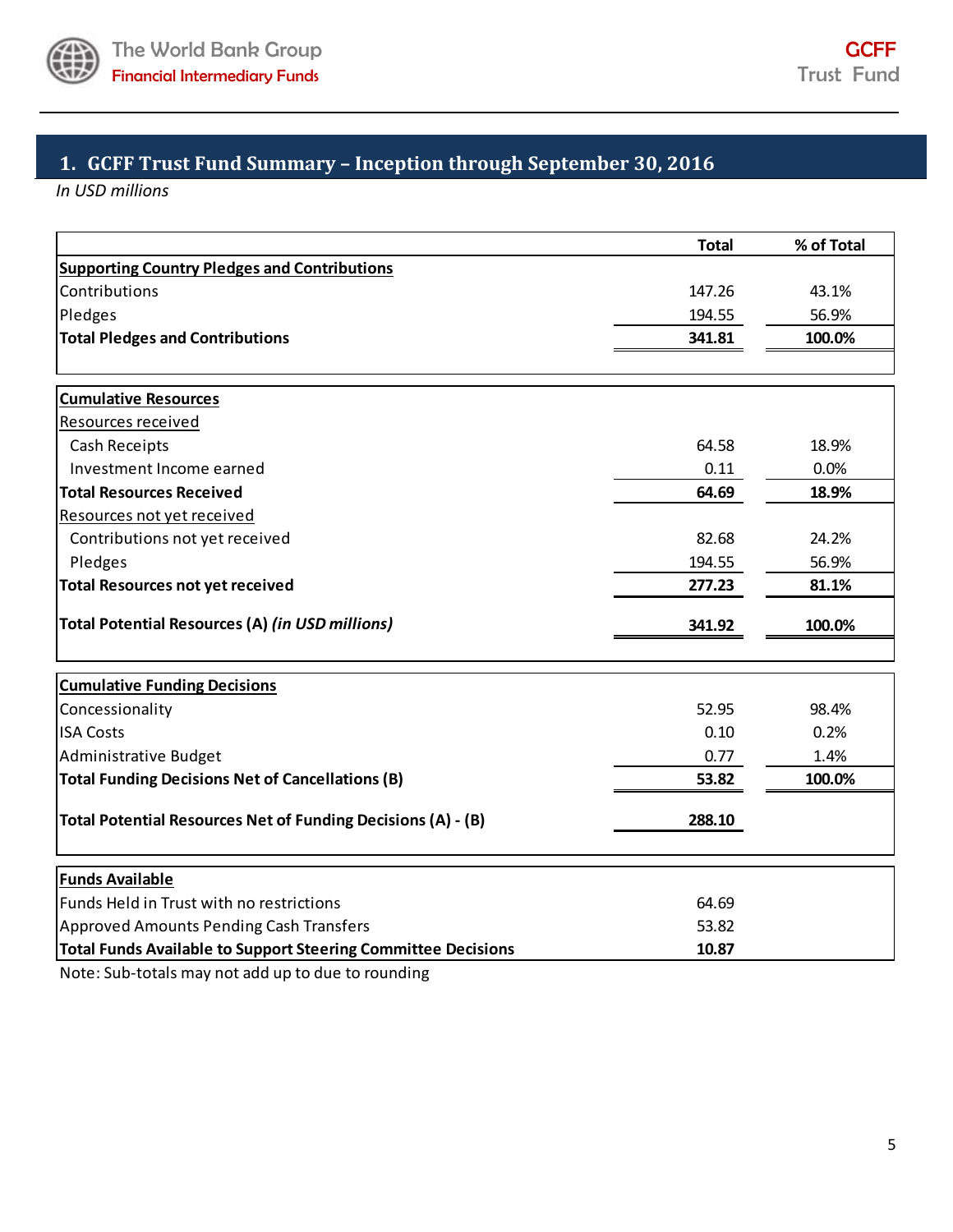

### **2. Pledges and Contributions as of September 30, 2016**

#### *In millions*

|                                     |    |            |                          | Effective (or signed) Contribution |                          | Receipts in Currency of Contribution |                          |                          |                          |                          |             |
|-------------------------------------|----|------------|--------------------------|------------------------------------|--------------------------|--------------------------------------|--------------------------|--------------------------|--------------------------|--------------------------|-------------|
|                                     |    |            | Pledge in                |                                    |                          |                                      |                          |                          |                          |                          |             |
|                                     |    |            | Currency of              | Lebanon /                          |                          |                                      |                          | Lebanon /                |                          |                          | Receipts in |
| <b>Supporting Country</b>           |    | Curr       | Contribution             | Jordan                             | Jordan                   | Lebanon                              | Total                    | Jordan                   | Jordan                   | Lebanon                  | USDeq. a/   |
| Canada                              |    | CAD        | 20.00                    | $\overline{\phantom{a}}$           |                          | $\overline{\phantom{a}}$             | $\overline{a}$           | ۰                        | ۰                        | $\overline{\phantom{a}}$ |             |
| Denmark                             |    | <b>DKK</b> | 100.00                   | $\overline{\phantom{a}}$           |                          | $\overline{\phantom{a}}$             | $\overline{\phantom{a}}$ | $\overline{\phantom{a}}$ | $\overline{\phantom{0}}$ | $\overline{\phantom{a}}$ |             |
| European Commission                 |    | <b>EUR</b> | 5.00                     |                                    |                          | $\overline{\phantom{a}}$             | $\overline{\phantom{a}}$ | $\overline{\phantom{0}}$ |                          | $\overline{\phantom{a}}$ |             |
| Germany                             |    | <b>EUR</b> | 20.00                    | 20.00                              |                          | $\overline{\phantom{a}}$             | 20.00                    | 5.50                     |                          | $\overline{\phantom{a}}$ | 6.13        |
| Japan                               |    | <b>USD</b> | 110.00                   | 50.00                              |                          | $\overline{\phantom{a}}$             | 50.00                    | 10.00                    |                          | $\overline{\phantom{a}}$ | 10.00       |
| Japan                               | b/ | JPY        | $\overline{\phantom{a}}$ | $\overline{\phantom{a}}$           | $\overline{\phantom{0}}$ | $\overline{\phantom{a}}$             | $\overline{\phantom{a}}$ | $\overline{\phantom{a}}$ | ٠                        | $\overline{\phantom{a}}$ |             |
| Netherlands                         |    | <b>EUR</b> | 25.00                    | $\overline{\phantom{0}}$           | $\overline{\phantom{0}}$ | $\overline{\phantom{a}}$             | $\overline{\phantom{a}}$ | ۰                        | ۰                        | $\overline{\phantom{a}}$ |             |
| Norway                              |    | <b>NOK</b> | 82.00                    | 82.00                              |                          | $\overline{\phantom{a}}$             | 82.00                    | 70.00                    | ۰                        | $\overline{\phantom{a}}$ | 8.16        |
| Sweden                              |    | <b>SEK</b> | 180.00                   |                                    |                          | $\overline{\phantom{a}}$             | $\overline{\phantom{a}}$ | ۰                        |                          | $\overline{\phantom{a}}$ |             |
| United Kingdom                      | c/ | <b>USD</b> | 40.30                    | $\overline{\phantom{a}}$           | 40.30                    |                                      | 40.30                    | $\sim$                   | 40.30                    | $\overline{\phantom{a}}$ | 40.30       |
| <b>United States</b>                |    | <b>USD</b> | 75.00                    | $\overline{\phantom{a}}$           | 25.00                    | $\blacksquare$                       | 25.00                    | ۰                        |                          | $\overline{\phantom{a}}$ |             |
| <b>Total Contributions Received</b> |    |            |                          |                                    |                          |                                      |                          |                          |                          |                          | 64.58       |

a/ Represents actual USD receipts

b/ Japan pledged to provide JPY 100bn in additional loans that may be used by IBRD to generate additional grant contribution

c/ Represents grant amount only

*Note: totals may not add up to due to rounding*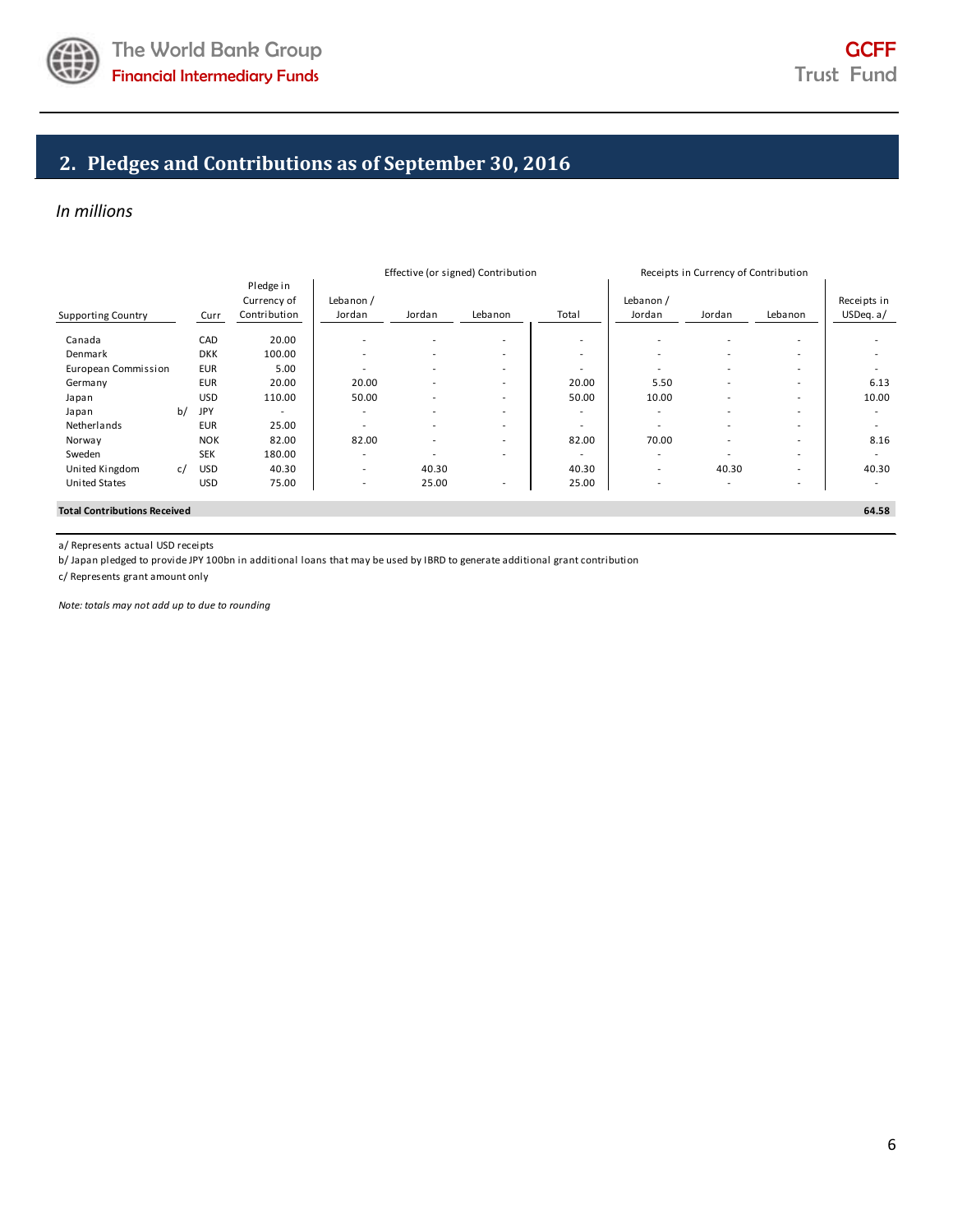

### **3. Asset Mix and Investment Income**

#### **ASSET MIX**

Funds held in trust by the World Bank (as the Trustee) are maintained in a commingled investment portfolio (the "Pool") for all trust funds administered by the World Bank. On July 1, 2015, the World Bank formally adopted the Conditional Value‐at‐Risk (CVaR) measure as the risk constraint in the management of trust funds. Funds are managed such that the expected maximum loss, as measured by the CVaR, at the portfolio's investment horizon, is not to exceed 1% with 99% confidence.

The portfolio allocation by asset class has the largest allocations to government securities, agency, corporates, and asset backed securities.



Note: The negative position in swaps is primarily due to changes in foreign currency exchange (FX) rates in cross currency basis swaps. Such swap *instruments are used to implement currency hedges on bond positions within the portfolio.* 

#### **INVESTMENT RETURNS**

The GCFF funds are invested in accordance with the investment strategy established for all of the trust funds administered by the World Bank. The GCFF funds are invested in a short term fixed income portfolio with an investment horizon of one year. The GCFF Trust Fund portfolio earned approximately USD 0.11 million in investment income since inception.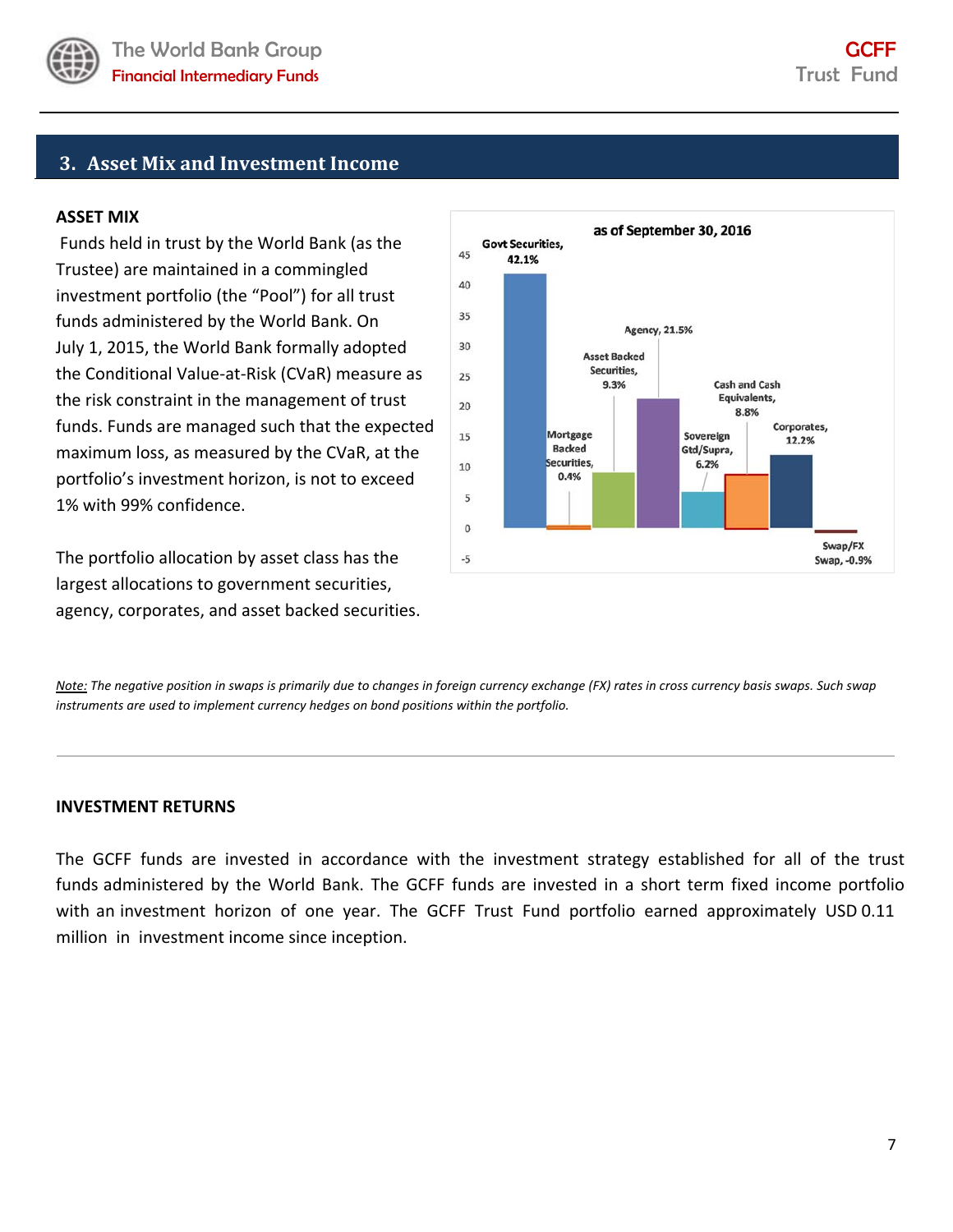

# **4. Cumulative Funding Decisions**

*In USD millions*

| Concessionality                 | ISA         | Lebanon /<br>Jordan | Jordan | Lebanon                  | Total |
|---------------------------------|-------------|---------------------|--------|--------------------------|-------|
| Jordan - Ain Ghazal Wastewater  | <b>EBRD</b> | 1.95                |        |                          | 1.95  |
| Jordan - Economic Opportunities | <b>WB</b>   | 11.24               | 39.76  |                          | 51.00 |
|                                 |             | 13.19               | 39.76  |                          | 52.95 |
| <b>ISA Costs</b>                |             |                     |        |                          |       |
| <b>EBRD</b>                     |             | 0.08                |        | $\overline{\phantom{a}}$ | 0.08  |
| <b>WB</b>                       |             | 0.00                | 0.01   |                          | 0.01  |
|                                 |             | 0.09                | 0.01   |                          | 0.10  |
| <b>Administrative Budget</b>    |             |                     |        |                          |       |
| Coordination Unit               |             | 0.12                | 0.26   |                          | 0.38  |
| Trustee                         |             | 0.12                | 0.27   |                          | 0.40  |
|                                 |             | 0.24                | 0.53   |                          | 0.77  |
| <b>Total Funding Decisions</b>  | 13.52       | 40.30               | -      | 53.82                    |       |

*Note:sub‐totals may not add up due to rounding*